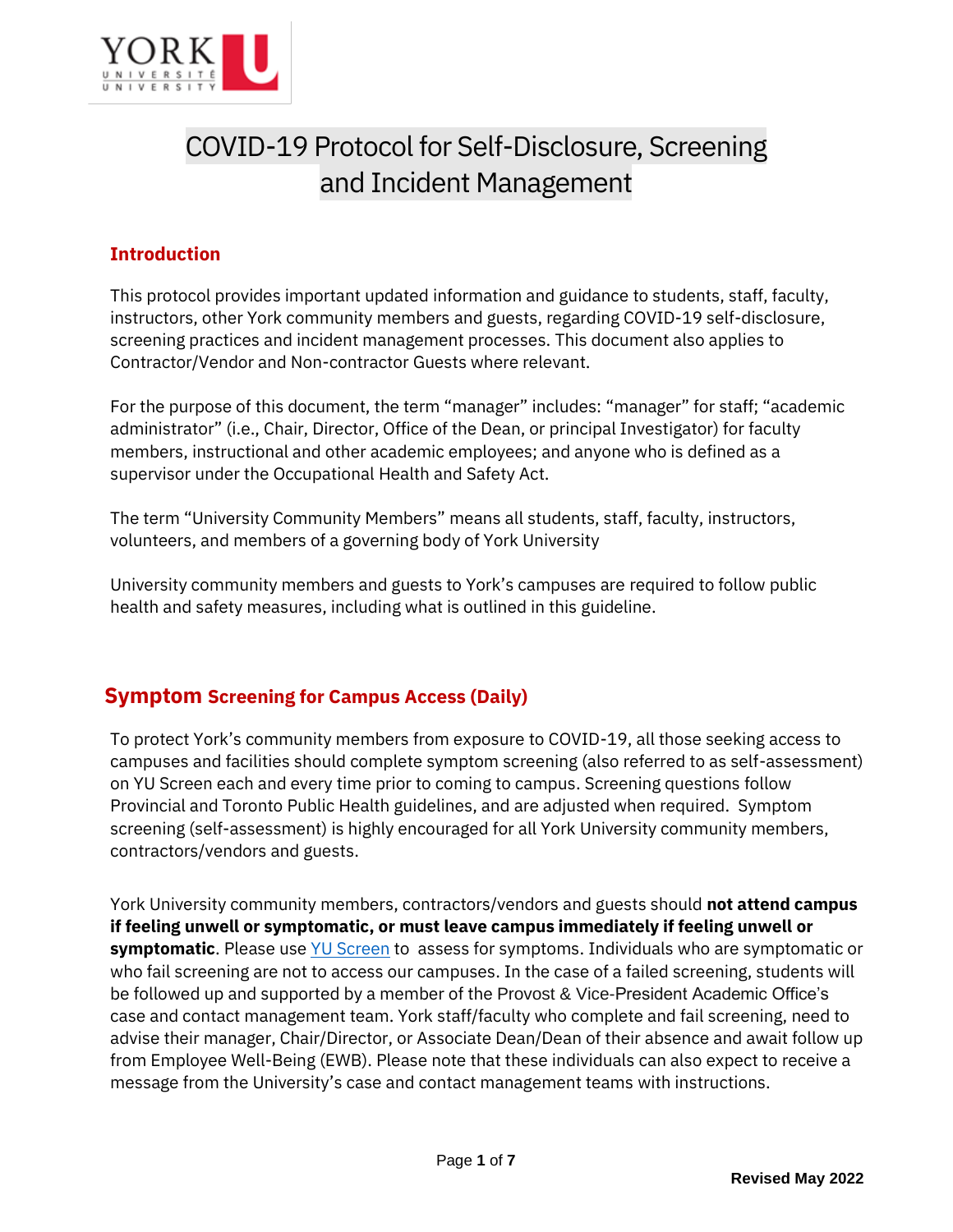

## **It is important to note that:**

• All information related to screening or that is collected through YU Screen is kept confidential, and York is committed to the protection of privacy, as required under the Freedom of Information and Protection of Privacy Act (FIPPA). Information that is collected through the YU Screen tool is encrypted and stored on servers that are located in Canada, in compliance with York's security and privacy assessments.

# **Attendance Reporting**

Regular attendance policies and reporting requirements must be followed, and if feeling unwell, individuals should not come to campus. These individuals should be directed to complete [YU](https://yorku.ubixhealth.com/)  [Screen](https://yorku.ubixhealth.com/) for appropriate follow up and guidance.

# **Self-Disclosure**

In response to any self-disclosure by staff, faculty, students, contractors/vendors and noncontractor guests, regarding an illness (COVID-19 or otherwise), the following procedures apply:

1. All disclosures of COVID-19 symptoms and/or testing results and/or other personal health information are **strictly confidential**, with further process details provided throughout this document.

Individuals who complete and fail YU Screen are not to attend campus or, if already oncampus, leave immediately. Employees must advise their manager, Chair/Director, Associate Dean or Dean of their absence, if applicable. Community members who fail YU Screen should expect follow-up by a member of the University's case and contact management teams via phone and/or email. Students will be followed up by a member of the Provost & Vice-President Academic Office's ' case and contact management team (contact: [YORK-](mailto:YORK-StudentCCM@yuoffice.yorku.ca)[StudentCCM@yuoffice.yorku.ca\)](mailto:YORK-StudentCCM@yuoffice.yorku.ca), and staff/faculty are supported by Employee Well-Being (contact for screening and COVID-19[: SFCCM@yorku.ca\)](mailto:EWB@yorku.ca). For additional receive direction on the necessary next steps and/or if there are further questions or concerns, individuals who fail screening are encouraged to contact their local Public Health unit (TPH 416-338-7600), Telehealth (1 866-797-0000) and/or their primary care provider.

- 2. All community members are expected to keep up to date with government and public health advisories and community messages to ensure that they have the most current information.
- 3. Should anyone choose to disclose that they have tested positive for COVID-19, those individuals should be informed to:
	- i. Self-isolate, and/or leave campus immediately, complete YU Screen and await follow up by a member of the University's case and contact management team (Provost & Vice-President Academic Office/EWB).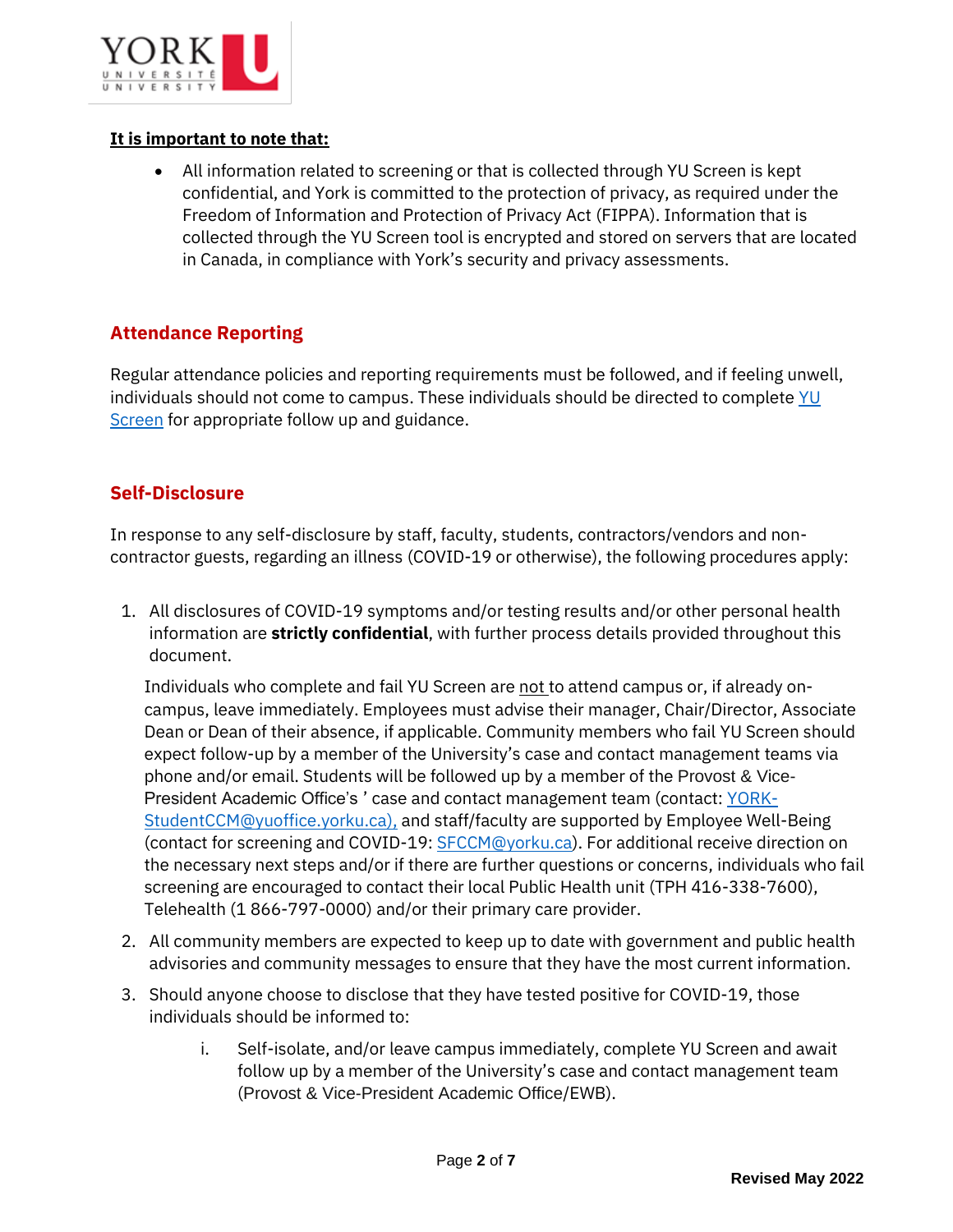

- ii. Contact their local public health unit if they have further questions or concerns. Their public health unit will provide them with instructions on public health measures and actions to be taken if required.
- iii. Contact their Manager / [EWB](mailto:ewb@yorku.ca) / [Provost & Vice-President Academic Office](mailto:YORK-StudentCCM@yuoffice.yorku.ca)s case [and contact coordinator](mailto:YORK-StudentCCM@yuoffice.yorku.ca) regarding appropriate accommodation, information, and health and wellness resources.
- iv. To stop the spread of COVID-19, notify close contacts. A close contact is anyone who you spent time with when you were symptomatic and/or infectious. To stop the spread of COVID-19, notify close contacts Please refer to the [Ministry of](https://www.health.gov.on.ca/en/pro/programs/publichealth/coronavirus/docs/contact_mngmt/management_cases_contacts.pdf)  [Health](https://www.health.gov.on.ca/en/pro/programs/publichealth/coronavirus/docs/contact_mngmt/management_cases_contacts.pdf) guidance for case and close contact management for more information regarding close contact guidelines.
- 4. Any record of disclosure should only be kept in the appropriate offices (e.g., Division of Students/EWB) and not circulated/shared elsewhere.

Additional protocols must be followed by the parties below:

## **Staff and Faculty Disclosure - Manager Responsibilities**

- i. If a voluntary disclosure is made, the manager is to instruct the individual to follow the direction outlined in the Self-Disclosure section of this document.
- ii. Where staff/faculty members test positive for COVID-19, there is no obligation to report this information to the Manager. However, if staff/faculty are working on campus, they are required to report any hazards that pose a risk to the health and safety of others in the workplace (e.g., close contact exposure). Any questions about fitness to return to work should be directed to EWB's confidential email [SFCCM@yorku](mailto:SFCCM@yorku.ca)**.**ca
- iii. Managers are to treat any disclosure as strictly confidential and advise the individual to stay home (or go home), fill out [YU Screen](https://yorku.ubixhealth.com/login) if not done already, and await further instructions by EWB.
- iv. Due to the sensitivity of information surrounding such disclosures, managers (including Faculty) are not to share the disclosure within their work areas). Notifying other employees of self disclosures (or possible exposures) without the direction and guidance of local public health units/ EWB, does not fall within a department's scope of responsibility. Doing so can increase confusion and concern, sharing of misinformation, risk for misguidance, breach of privacy, and decreased levels of trust between York, health authorities and impacted individual(s).
- v. Managers are required to provide available accommodation (advice may be sought from EWB) and/or direct employees to Health, Safety and Well-Being (HSEWB) via email a[t sfccm@yorku.ca](mailto:sfccm@yorku.ca) for further advice as it relates to workplace health, safety and accommodation, and return to work.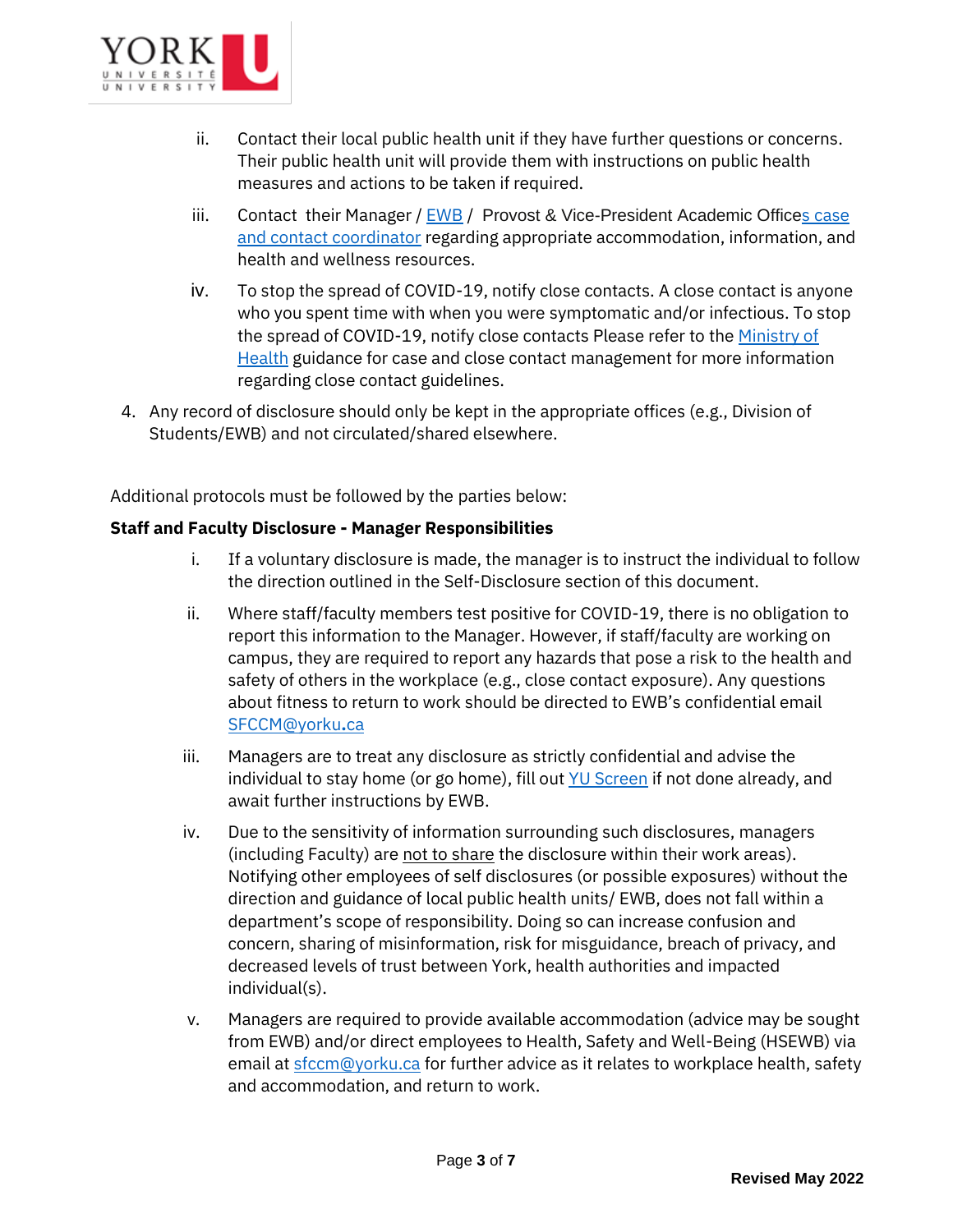

#### **Student Disclosure – Faculty, Administrative Staff, or Instructor Responsibilities**

- i. Any disclosure made to Faculty, administrative staff, or instructor is voluntary. If a voluntary disclosure is made, the student should be instructed to complete YU Screen. Such disclosures are to be treated as strictly confidential and, should the individual fail screening, they should be advised to stay in their residence or stay at home.
	- a. Self-isolate, if not already doing so and do not come to our campuses until cleared by the Provost & Vice-President Academic Office– case and contact management team
	- b. Await follow up by Provost & Vice-President Academic Office's Case and Contact Management Team for further instructions. Students also can contact their local public health unit
- ii. Provide individuals with the appropriate course information, accommodation provisions, and health and wellness resources. Disclosures are **not** to be circulated or shared.

#### **Contractor/Vendor and Non-contractor Guest Disclosures**

i. If a Contractor/Vendor or Non-contractor Guest makes a disclosure, it shall be treated as strictly confidential. The individual who receives the disclosure will provide the name and business information to Health, Safety and Employee Well-Being (HSEWB; [mailto:hsewb@yorku.ca\)](mailto:hsewb@yorku.ca), who will follow up with the Contractor/Vendor or Non-contractor Guest and contact Public Health for direction as needed. If the Contractor/Vendor or Non-contractor Guest has had close contact with individuals in the York community, EWB and/or Student Case and Contact managers will manage accordingly. Incident management protocols as outlined in the coming section will be followed as applicable to the circumstances.

## Incident Management

#### **Campus Incidents**

With a focus on health and safety measures to prevent the spread of COVID-19 on campuses and other York locations, the University will take strict precautions (universal practices) related to an incident involving any individual (e.g., staff, student, contractor, visitor). In this case, it means that an individual with COVID-19 symptoms will be treated as a presumptive COVID-19 positive case.

# **If any individual presents with new or worsening COVID-19 symptoms (unrelated to a known condition) while in a York facility, the following steps will be taken:**

1. Confirm the well-being of any individual by ensuring they:

• Keep a minimum distance of 2 metres from others, if possible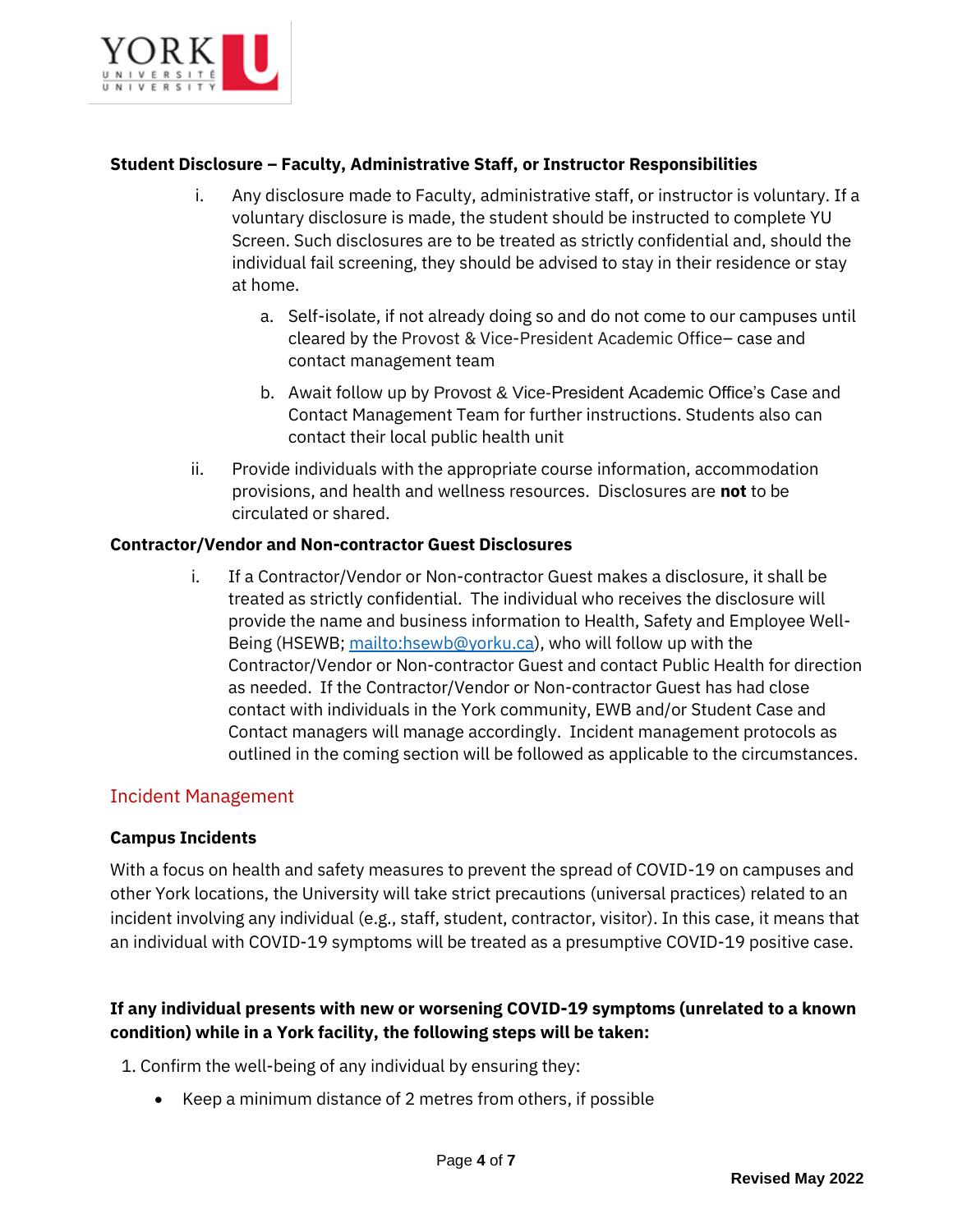

- If the individual is very ill and requires urgent care, call 911 and then call Security Services for assistance at ext. 33333 or directly at 416–736–5333.
- If they do not require urgent care, ensure they are properly wearing a well-fitted mask, direct them to the case and contact management **FAQs** on the Better Together website to learn more about the next steps, including contacting public health for advice regarding testing. Tell them to go home immediately using private transportation (i.e., own transportation, individual ride sharing services), if possible.
- If the symptomatic individual cannot go home immediately, separate them from others in a designated room until they can leave, and:
	- Ensure all appropriate incident management reports are completed accordingly.
	- Ensure physical distancing can be maintained in rooms.
	- Ensure individual(s) and staff attending to them to wear masks properly
	- **■** Ideally, the designated room should have a handwashing sink. If this is not possible, ensure that alcohol-based hand sanitizer (70-90% alcohol concentration) is widely available in these areas.
	- **•** Provide tissues to the symptomatic individual to help support respiratory etiquette.
	- **E** Ensure these individuals have access to designated washrooms separate from other staff/students.
	- If possible, open outside doors and windows to increase air circulation in the area.
	- Ask if the individual requires assistance. If so, call Security at ext. 33333 or directly at 416 -736-5333.
- Consider the number of responders necessary by asking:
	- o Do you need to be there?
	- o Is this respectful to the individual (e.g., privacy considerations)?
	- o Follow the above steps if person cannot proceed home immediately.
- Contain/limit access to the area where possible and supervise the individual until they can go home, to their residence or when first responders are on site.
- Avoid direct contact with the individual (e.g., touching, standing close), by standing beside the person, not across from them.
- Avoid passing items; if necessary, disinfect any objects passed between yourself and ill individual and avoid touching your face.
- Wash hands thoroughly afterwards.
- If any exposure to bodily fluids, wash exposed area(s) with soap and water, and launder your clothing when you get home. If your clothing is soiled, speak to your manager about what to do.
- Ask the individual to complet[e YU Screen](https://yorku.ubixhealth.com/) again to record symptoms have changed since prior to coming to campus.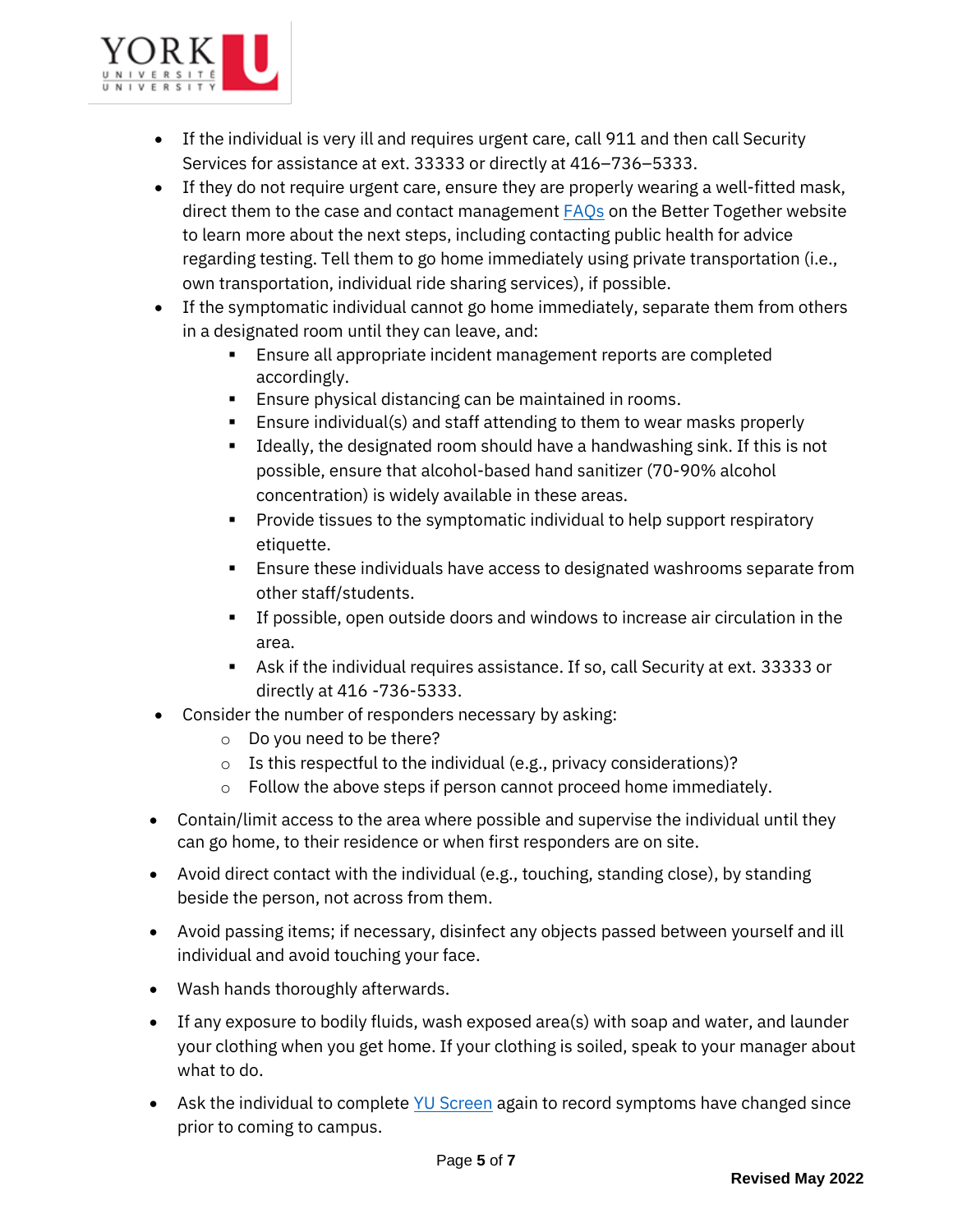

- Advise and follow the instructions of first responders on site (e.g., EMS, York Security Services) and, where applicable, Public Health.
- Contact Facilities Services at ext. 22401 to perform cleaning and disinfection of the area after individuals have left for academic buildings. For all other areas, continue to follow existing processes.

## **Additional Steps for On-Campus Exposure/Workplace Incidents:**

- Staff and faculty members should not, under any circumstances, attend campus or other York location if they answer "yes" to any of the [YU Screen](https://yorku.ubixhealth.com/) questions, therefore failing. Staff/faculty must advise their manager of absence and await follow up by EWB. Additional information can be found on the YU Better together site under  $A$  Community of Care [Commitment.](https://www.yorku.ca/bettertogether/creating-a-community-of-care/)
	- Should an employee become ill while on campus, they should complete [YU Screen](https://yorku.ubixhealth.com/login) to reflect current symptoms, and they should leave campus immediately. In addition, for staff/faculty:
		- $\circ$  If a staff/faculty member tests positive and claims COVID-19 was acquired in the course of their duties, the workplace incident investigation and reporting process (WIR) is to be initiated, including WIR completion, if applicable at the time.
		- $\circ$  EWB will initiate case and contact management and further applicable reporting procedures to the applicable regulatory bodies ex. Ministry of Labour, Skills, Training and Development (MLTSD).

#### **Process for Residence Incidents:**

- Students reporting a failed **[screening](https://forms.office.com/Pages/ResponsePage.aspx?id=GBNTNBFw1E-H8KQ4FsSb0Aii_h-sJShOmtngDnHIJ49UNEFPQUJHTzIySDE0N0I1S0s2NjE2MkRRUyQlQCN0PWcu&qrcode=true&fbclid=IwAR2vv3-v_BzNHWD48JQRDIeKg0O71pkpgxGFOod-I_SBIftwk-yNV2AMdTU) must be instructed to self-isolate** in their room until supports have been activated, and to await follow up by the Case and Contact Coordinator Team through email or telephone.
- Students should be prepared to relocate to an isolation site.
- Students and those assisting must be masked during the relocation effort.
- Physical distancing should be maintained where possible.
- Applicable environmental cleaning and sanitation is to be activated (e.g., assigned washroom utilities, shared/common spaces.)
- Food services and waste removal is to be activated while students are in self-isolation.
- If public health advises the student to be tested, coordination of transportation will be required if the individual does not have access to a private vehicle. The transportation protocol is to be followed in this instance.